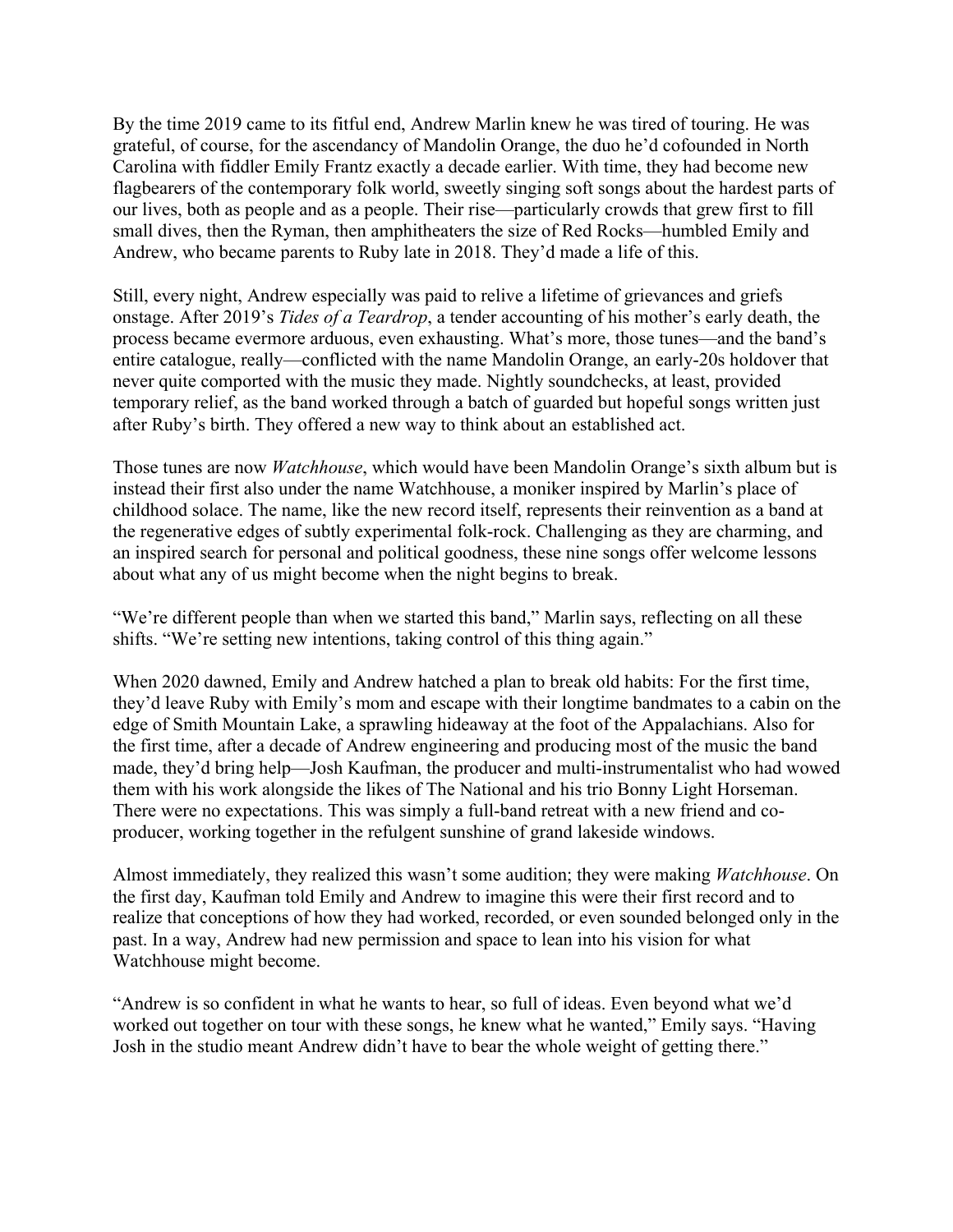Alongside drummer Joe Westerlund, guitarist Josh Oliver, and bassist Clint Mullican, Andrew and Emily indulged novel structures and textures. "Better Way," a kind-hearted meditation on online meanness, shifts slowly from a bluegrass trot into a spectral marvel before an immersive acoustic drone frames a new future. The gentle harmonies of "Belly of the Beast" eventually turn into a tangle above baying strings, Andrew and Emily guiding each other through the shared perils of whatever comes next.

These songs, after all, started with a fundamental shift in Emily and Andrew's life. In the first few months after Ruby's birth, they split the day into shifts: Emily minded Ruby during the waking hours, while Andrew sat beside Ruby all night, watching their firstborn sleep as he quietly strummed strings. In those wee hours, he allowed his writing to wander, capturing the uncanny sense of wonder and intrigue that pervades the darkest parts of night. "If I didn't have Ruby in my hands, I had an instrument in them," remembers Andrew. "And watching Ruby sleep, being surrounded by that mystery at night, led to a feeling of magical realism in these songs. I used melodies and ideas I'd never use."

Long-lost relatives, for instance, gather with him around the crib in communion during "Lonely Love Affair," mentoring him through this staggering upheaval. He expresses the fears of a new father, alleviated by the possibility and goodness he sees in his sleeping baby. These songs allowed Marlin and Frantz to take the chance Kaufman proposed because they're about the value of doing exactly that, of trusting in grand acts borne of personal uncertainty.

Likewise, Emily's dual turns here as lead singer are absolute breakthroughs, equally wrought from the confidence of past success and the excitement of present energy. As Emily coolly considers the ups and downs of mere existence, "Upside Down" pirouettes from the country thump of Neil Young in 1971 to the surging epiphanies of Radiohead a quarter-century later. Andrew wrote "Beautiful Flowers" after crashing into and presumably killing a butterfly with his car—this quiet triumph is a history of the automobile that doubles as a poignant chronicle of the modern tragedies and miracles we normalize. It reckons with climate change and the fatal sideeffects of our industrious, industrialized nature with beguiling humility. Emily delivers all this with a gospel conviction, astral horns slowly unspooling beneath her as a reminder of the fragility at work.

With harmonies so easy they sound like kitchen-table talk, Andrew and Emily sail through "New Star," an ode to the self-sacrifice and renewal of trying to create something, like a child, that might make the world better. Revolutionary kindness, social responsibility, collective understanding: These simple but staggering ideas are the unseen threads of *Watchhouse*, a miraculous expression of measured domestic protest.

In our era of recalcitrant typecasts and incessant cultural churn, it is rare to witness anyone press ahead into the unknown while holding fast to what's best about their past, too. That's what Watchhouse have done with their self-titled debut. Emily and Andrew have discarded neither their tenderness nor thoughtfulness; instead, they've enriched those essential qualities by submitting to the risks of new sounds, structures, and inputs. They've embraced surprising notions that make their steadfastness stronger.